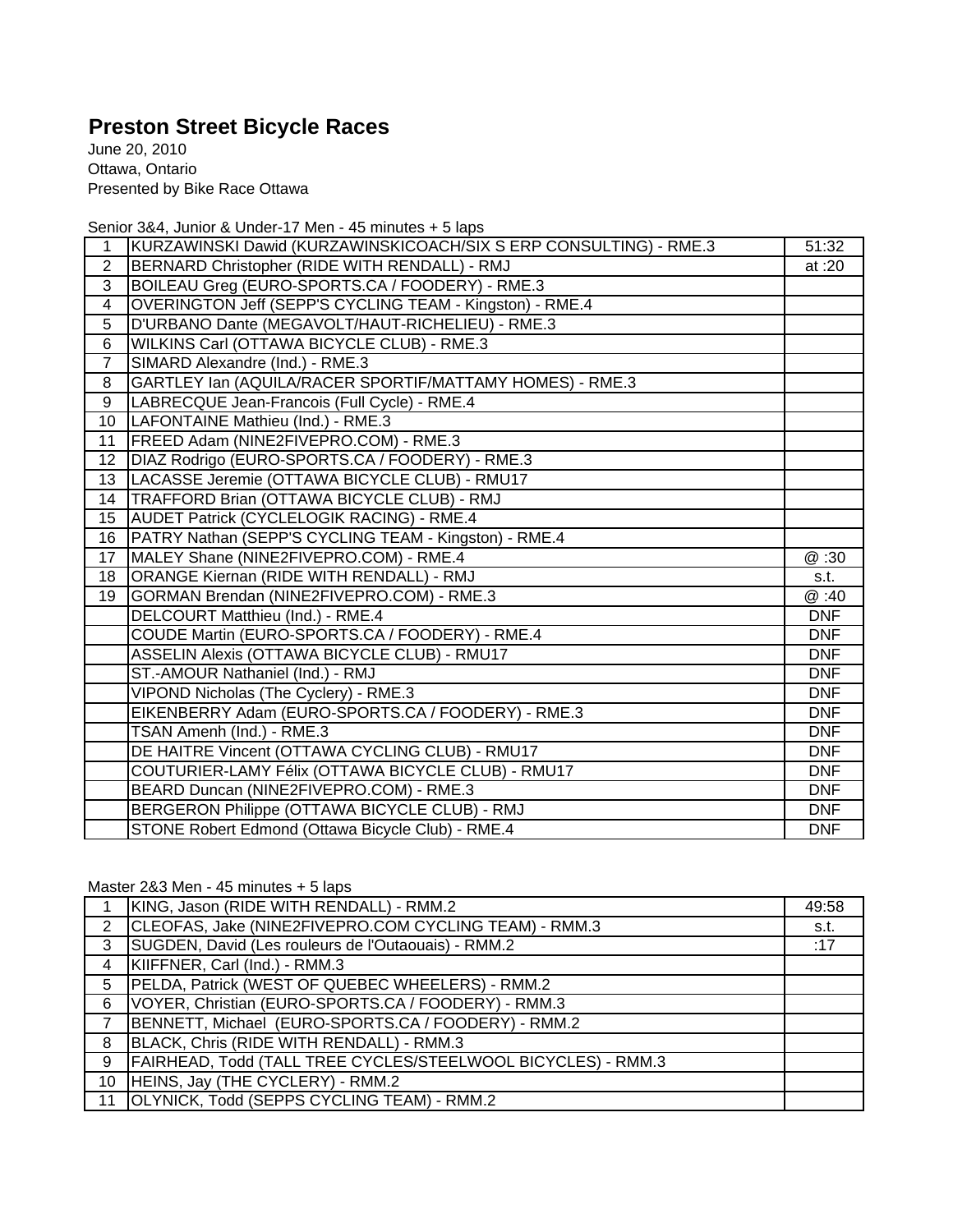| 12 | CONN, Peter (RIDE WITH RENDALL) - RMM.2                          |            |
|----|------------------------------------------------------------------|------------|
| 13 | GORMLEY, Bryan (THE CYCLERY) - RMM.2                             |            |
| 14 | WOLFE, Yariv (EURO-SPORTS.CA / FOODERY) - RMM.2                  |            |
| 15 | SCHUCK, Peter (RIDE WITH RENDALL) - RMM.2                        |            |
| 16 | QUATSCH, Michael (Sepp's Cycling Team - Kingston) - RMM.2        |            |
| 17 | BILENKEY, David (EURO-SPORTS.CA / FOODERY) - RMM.2               |            |
| 18 | STOPPA, Fevin (WEST OF QUEBEC WHEELERS) - RMM.2                  |            |
| 19 | STACHON, David (TALL TREE CYCLES/STEELWOOL BICYCLES) - RMM.3     |            |
| 20 | BELANGER, Francis (Les rouleurs de l'Outaouais) - RMM.2          |            |
| 21 | HOOVER, Doug (EUROSPORTS-THE FOODERY) - RMM.3                    |            |
| 22 | FAULDS, Jeff (THE CYCLERY) - RMM.3                               |            |
| 23 | LARSON, Eric (RIDE WITH RENDALL) - RMM.3                         |            |
| 24 | BOURGEAULT, Rick (WEST OF QUEBEC WHEELERS) - RMM.2               |            |
| 25 | PWU, Victor (WHEELS OF BLOOR) - RMM.2                            |            |
| 26 | SALVATI, Marco (KURZAWINSKI COACH/ SIX S ERP CONSULTING) - RMM.3 | all s.t.   |
| 27 | ROBITAILLE, Brian (Full cycle) - RMM.3                           | :34        |
| 28 | D'ANGELO, Andy (KURZAWINSKI COACH/ SIX S ERP CONSULTING) - RMM.2 | 1:12       |
| 29 | LACROIX, Guy (EURO-SPORTS.CA / FOODERY) - RMM.2                  | 1:15       |
| 30 | FERGUSON, James (THE CYCLERY) - RMM.3                            | 1:18       |
| 31 | CAMACHO, Bruce (DORNELLAS RACING TEAM) - RMM.2                   | 1:26       |
| 32 | NELSON, Kevin (WEST OF QUEBEC WHEELERS) - RMM.2                  | 1:29       |
|    | DAIGNEAULT, Louis (RIDE WITH RENDALL) - RMM.2                    | <b>DNF</b> |
|    | SAMBORSKY, Mark (OTTAWA BICYCLE CLUB) - RMM.2                    | <b>DNF</b> |
|    | PLESTID, Trevor (Ind.) - RMM.3                                   | <b>DNF</b> |
|    | KIRK, Chris (Ind.) - RMM.2                                       | <b>DNF</b> |
|    | BASINSKI, Michal (Ind.) - RMM.3                                  | <b>DNF</b> |
|    | ANANNY, Paul (WEST OF QUEBEC WHEELERS) - RMM.2                   | <b>DNF</b> |
|    | BAKKER, Pieter (Ind.) - RMM.3                                    | <b>DNF</b> |
|    | EYSELEIN, Mike (Ind.) - RMM.2                                    | <b>DNF</b> |
|    | VOLLEBREGT, Glenn (GEARS & GRINDS KINGSTON) - RMM.3              | <b>DNF</b> |
|    | RAMIREZ, Andres (VeloSelect) - RMM.2                             | <b>DNF</b> |
|    | RUDNICKI, Dave (Ind.) - RMM.2                                    | <b>DNF</b> |
|    | DIOTTE, Daniel (EURO-SPORTS.CA / FOODERY) - RMM.3                | <b>DNF</b> |
|    | BUDGELL, Glen (Ind.) - RMM.3                                     | <b>DNF</b> |
|    | GRENIER, Marc (Ind.) - RMM.2                                     | <b>DNF</b> |
|    | HESS, Detlef (OTTAWA BICYCLE CLUB) - RMM.3                       | <b>DNF</b> |
|    | BELL, Robert (EURO-SPORTS/FOODERY) - RMM.3                       | <b>DNF</b> |
|    | MAROIS, Gilbert (Les rouleurs de l'Outaouais) - RMM.3            | <b>DNF</b> |
|    | GRACE, Darrin (EURO-SPORTS.CA/FOODERY) - RMM.3                   | <b>DNF</b> |
|    | MCCLURE, Robert (OTTAWA BICYCLE CLUB) - RMM.2                    | <b>DNF</b> |
|    | CZABAN, Stefan (WEST OF QUEBEC WHEELERS) - RMM.3                 | <b>DNF</b> |
|    | PENNETT, Dave (EURO-SPORTS/THE FOODERY) - RMM.3                  | <b>DNF</b> |
|    | ATKINS, Brent (WEST OF QUEBEC WHEELERS) - RMM.2                  | <b>DNF</b> |

## Women - 35 minutes + 5 laps

|   | CONEY, Sarah (Stevens Racing p/b The Cyclery) - RWE.1,2             | 43:53    |
|---|---------------------------------------------------------------------|----------|
| 2 | <b>CAUTHIER, Michele (7thgroove/ Re:Form Body Clinic) - RWE.1,2</b> |          |
| 3 | SPOONER, Tricia K. (Stevens Racing p/b The Cyclery) - RWE.1,2       |          |
| 4 | MATTE, Sophie (Stevens Racing p/b The Cyclery) - RWE.1,2            | all s.t. |
| 5 | COUTURE, Catherine (Specialized Mazda Samson) - RWE.1,2             | at :60   |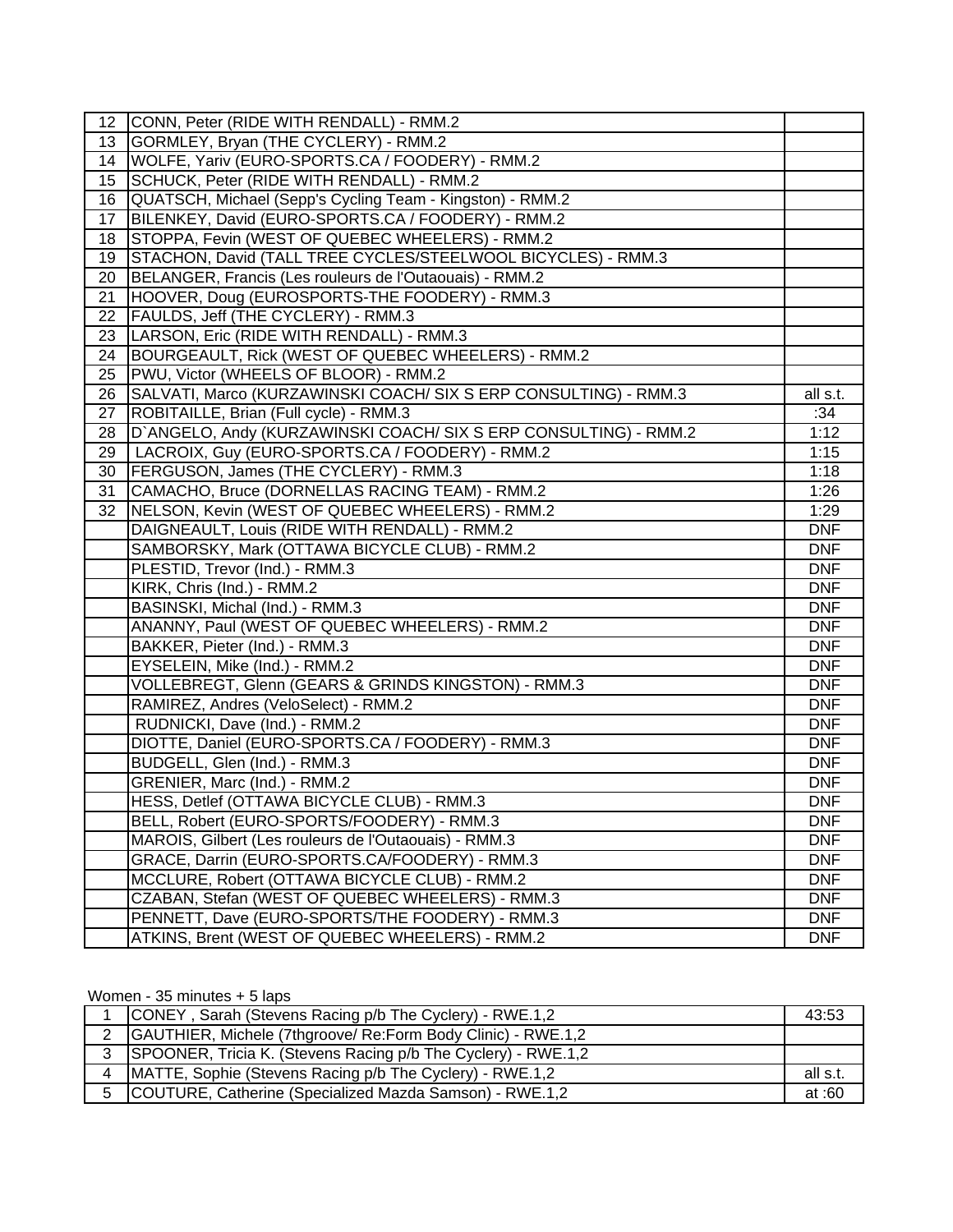| 6               | DEAVY, Carol (ROULEURS DE L'OUTAOUAIS) - RWM.A,B                 |            |
|-----------------|------------------------------------------------------------------|------------|
| 7               | BLAGDON, Wendy (THE CYCLERY) - RWE.1,2                           | all s.t.   |
| 8               | GAGNON, Geneviève (CYCLEFIT CHICKS) - RWE.1,2                    | $-1$ lap   |
| 9               | GRIFFIN, Sumner () - RWJ                                         | -2 laps    |
| 10              | XIE, Bailin (OTTAWA BICYCLE CLUB) - RWU17                        | -2 laps    |
| 11              | ROMKEY-DARVILLE, Courtnay (CYCLEFIT CHICKS) - RWM.A,B            | -2 laps    |
| 12 <sub>2</sub> | HIGGS, Shen (CYCLEFIT CHICKS) - RWM.A,B                          | -2 laps    |
| 13              | NESDOLY, Nina (OTTAWA BICYCLE CLUB) - RWJ                        | -2 laps    |
| 14              | FERA, Kim (CYCLEFIT CHICKS) - RWM.A,B                            | -2 laps    |
| 15              | MCKENZIE-PICOT, Emily (COACH CHRIS.CA / TED VELIKONJA) - RWE.1,2 | -2 laps    |
| 16              | HODGSON, Anjelica (West Quebec Wheelers - Ottawa) - RWE.3        | -2 laps    |
| 17              | FERLATTE, Kari (FULL CYCLE) - RWM.A,B                            | -2 laps    |
|                 | HART, Kate (RIDE WITH RENDALL) - RWM.A,B                         | <b>DNF</b> |
|                 | DAMEN, Lynda (CYCLEFIT CHICKS) - RWM.A,B                         | <b>DNF</b> |
|                 | YARDLEY, Jane (CYCLEFIT CHICKS) - RWM.A,B                        | <b>DNF</b> |
|                 | CHIESA, Maria (CYCLEFIT CHICKS) - RWM.A,B                        | <b>DNF</b> |
|                 | STEPHENSON, Jennifer (7thgroove/ Re:Form Body Clinic) - RWE.1,2  | <b>DNF</b> |
|                 | LAMPI, Allison (7thgroove/ Re:Form Body Clinic) - RWE.1,2        | <b>DNF</b> |
|                 | WILSON, Cynthia (Ride with Rendall) - RWE.1,2                    | <b>DNF</b> |
|                 | LLOY, Jessica (7thgroove/ Re:Form Body Clinic) - RWE.3           | <b>DNF</b> |
|                 | THOMAS, Vicki (DisasterRecovery.com) - RWE.1,2                   | <b>DNF</b> |

Senior 1&2 and Master 1 Men - 60 minutes + 5 laps

| $\mathbf 1$      | VIVES, Maxime (Powerwatts - Moishes) - RME.1,2                          | 1:07:15  |
|------------------|-------------------------------------------------------------------------|----------|
| $\overline{2}$   | ADAMSON, Shaun (SCOTT RACING) - RME.1,2                                 |          |
| 3                | BLACK, Kevin (Wheels of Bloor) - RME.1,2                                |          |
| 4                | DELUCO, Matt (EURO-SPORTS.CA / FOODERY) - RME.1,2                       |          |
| 5                | SCHIEMANN, Neil (Tall Tree Cycles/Steelwool Bicycles) - RME.1,2         |          |
| 6                | VEAL, Ed (La bicicletta - Toronto) - RME.1,2                            | at: $15$ |
| $\overline{7}$   | MAHLER, Luc (Scott Racing) - RME.1,2                                    |          |
| 8                | LYMAN, Erik (Team Spirit pb. Rhus Elementi - Ottawa) - RME.1,2          |          |
| 9                | HURLEY, Bill (The Cyclery - Ottawa) - RMM.1                             |          |
| 10               | DAL-CIN, Matteo (ROCKY MOUNTAIN/ CIBC) - RME.1,2                        |          |
| 11               | LOEFFELHOLZ, Hans (NINE2FIVEPRO.COM CYCLING TEAM) - RMM.1               |          |
| 12 <sub>2</sub>  | HANRAHAN, Mason (EURO-SPORTS/THE FOODERY - Ottawa) - RME.1,2            |          |
| 13               | BAKKER, Osmond (LA BICICLETTA ELITE TEAM - Toronto) - RME.1,2           |          |
| 14               | WOODS, Mike (SCOTT RACING) - RME.1,2                                    |          |
| 15 <sub>15</sub> | MUNDY, Evan (GARNEAU-CLUB CHAUSSURES-OGILVY RENAULT) - RME.1,2          |          |
| 16               | UNDERWOOD, Nathan (Ride with Rendall) - RME.1,2                         |          |
| 17               | FEE, John (The Cyclery) - RMM.1                                         |          |
| 18               | RENDALL, Glen (Ride with Rendall - Ottawa) - RME.1,2                    |          |
| 19               | CUSHING, Greg (Z-team powered by La Bicicletta) - RMM.1                 |          |
| 20               | SHRIVE, Graham (NINE2FIVEPRO.COM CYCLING TEAM) - RME.1,2                |          |
| 21               | LARMER, James (DARKHORSE FLYERS) - RME.1,2                              |          |
| 22               | NOVAKOWSKI, Devon (GARNEAU-CLUB CHAUSSURES-OGILVY RENAULT) - RME.1,2    |          |
| 23               | NG, Ken (LA BICICLETTA ELITE TEAM) - RMM.1                              |          |
| 24               | NASH, Michael (Ride with Rendall) - RME.1,2                             |          |
| 25               | BOUDREAU, Marc (Scott Racing - Ottawa) - RME.1,2                        |          |
| 26               | VAN DEN HAM, Douglas (NINE2FIVEPRO.COM CYCLING TEAM - Ottawa) - RME.1,2 |          |
| 27               | RAPOCH, Drew (The Cyclery) - RMM.1                                      | all s.t. |